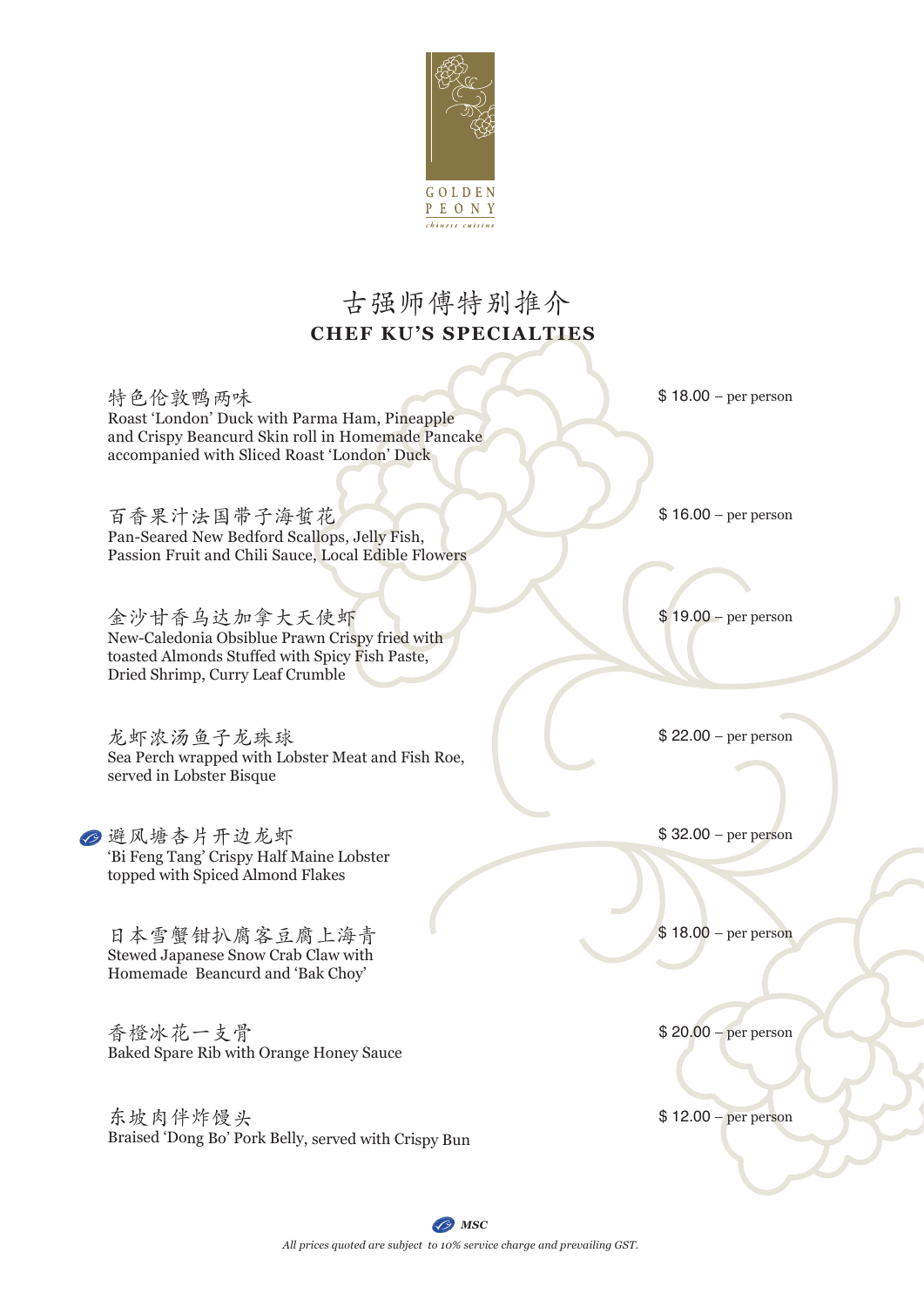

# **APPETIZERS** 餐前小食

椒盐白饭鱼 Crispy-fried Silver Bait Fish with Salt and Chinese Spices \$ 12.00

\$ 12.00

\$ 12.00

酸姜皮蛋 Century Egg served with Preserved Ginger

Sliced Chicken Roll topped with Puréed Ginger

姜茸鸡卷

梅子日本樱桃番茄 Japanese Cherry Tomato marinated with Sour Plum

咸蛋黄鱼皮 Crispy-fried Salmon Skin coated with Salted Egg Yolk \$ 12.00

\$ 10.00

*All prices quoted are subject to 10% service charge and prevailing GST.*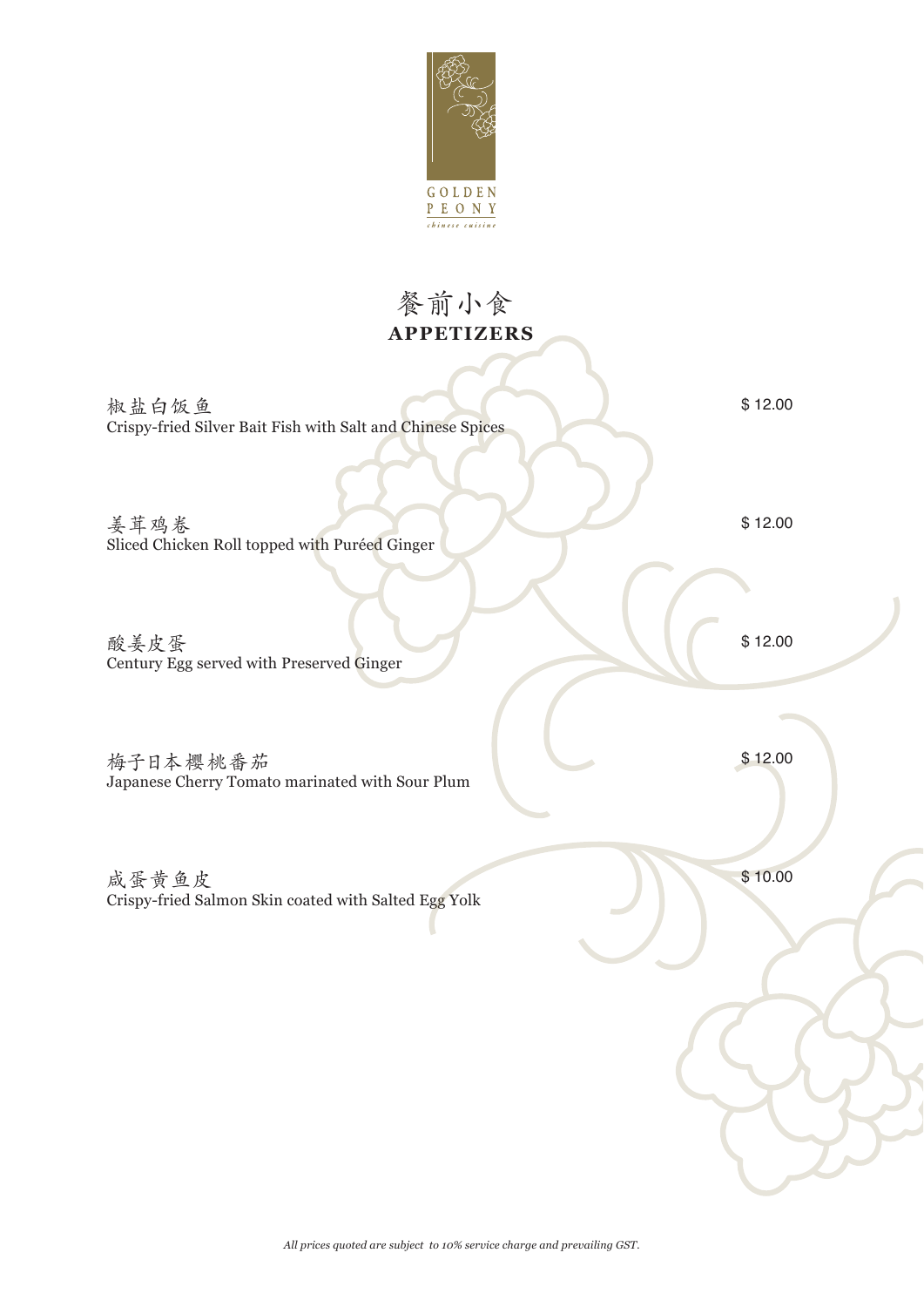

### **BARBECUED SPECIALTIES** 烧 味

片皮乳猪全体 Barbecued Suckling Pig

**图 烧腩仔肉** Crispy Roast Pork Belly

2 传统摩摩皮北京鸭 Roast Peking Duck, served with Homemade Pancakes and Condiments

金牌烧鸭 Hong Kong Style Roast Duck, served with Plum Sauce

烧味和冷式拼盘 Barbecue and Cold Cut Platter \$ 150.00 - **half** \$ 288.00 - **whole** 

\$ 22.00

\$ 80.00 - **whole**

\$ 34.00 - **half** \$ 68.00 - **whole** 

\$ 30.00 - **3 varieties** \$ 40.00 - **4 varieties** 

#### 选择 **Selection**

香芒烟鸭 Smoked Duck with Mango

叉烧 'Char Siew'

油鸡 Soy Sauce Chicken

烧腩仔肉 Crispy Roast Pork Belly

海蜇头 Jelly Fish

醉鸡片 Drunken Chicken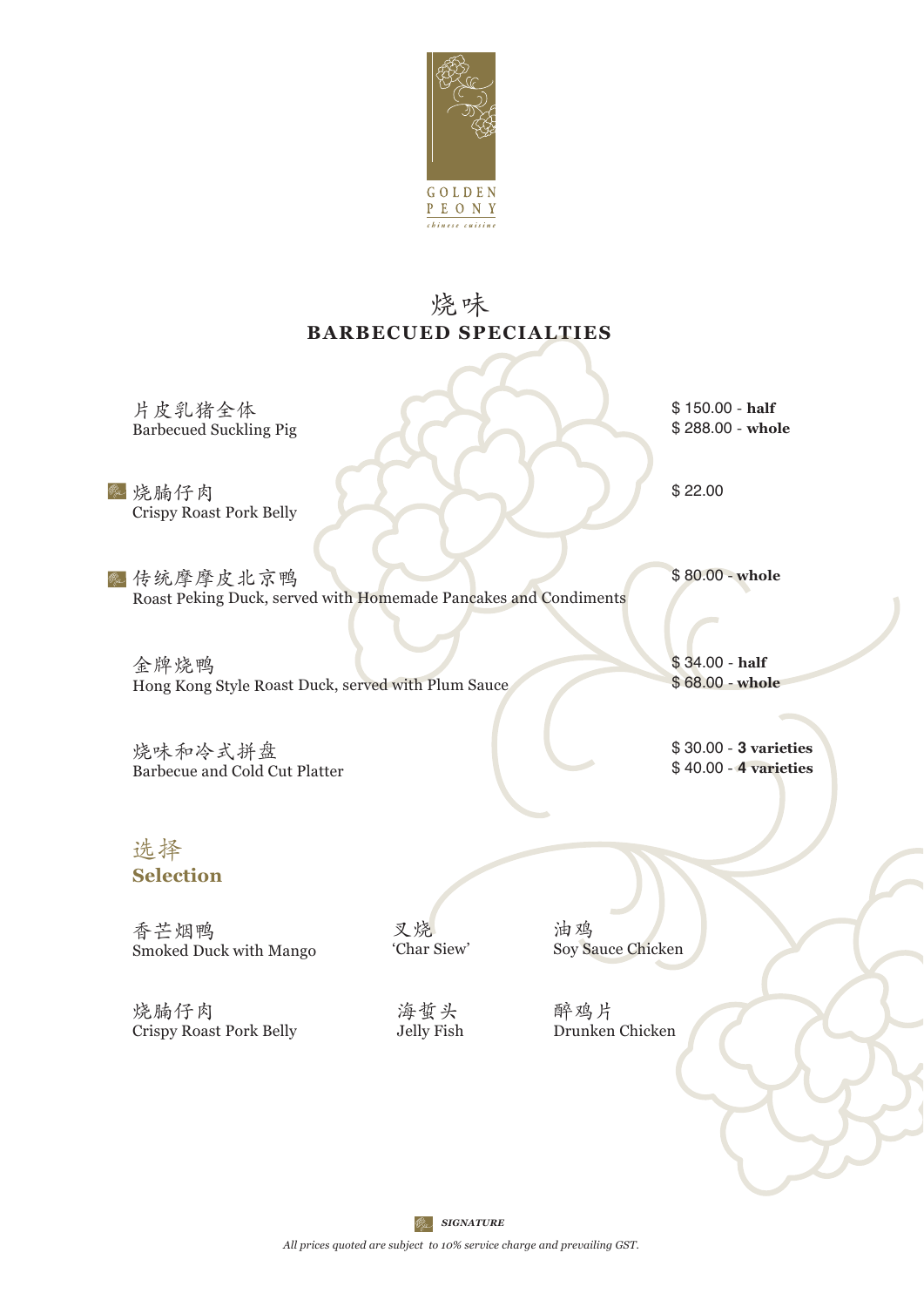

### **SOUP** 汤羹类

高汤炖五头鲍鱼佛跳墙 Mini Buddha Jumps Over The Wall Double-boiled 5-Head Abalone with Sea Cucumber, Fish Maw, Conpoy and Chinese Mushroom

6 四 椰皇螺头炖竹笙柱脯鲍鱼仔汤 Double-boiled Baby Abalone Soup with Sea Whelk, Conpoy and Bamboo Pith in a Whole Young Coconut

△●鱼骨浓汤炖鸳鸯龙虾虾球 Double-boiled Maine Lobster and Organic Prawn in Superior Fish Broth

◎ 竹筒干贝竹笙 加拿大天使虾炖汤 Double-boiled New Caledonia 'Obsiblue' Prawn with Bamboo Pith and Conpoy in Bamboo Cup

酸辣日本雪蟹钳石榴球 Imperial Hot and Sour Soup with Japanese Snow Crab Claw in Seafood Dumpling

& 黑蒜虫草花什笙樱花鸡汤 Double-boiled Kami Sakura Chicken Soup with Black Garlic, Cordyceps Flower and Bamboo Pith

● 椰皇如意佛汤 Double-boiled Vegetarian Soup in Whole Young Coconut \$ 98.00 – per person

\$ 38.00 – per person

\$ 32.00 – per person

\$ 28.00 – per person

\$ 20.00 – per person

\$ 20.00 – per person

\$ 20.00 – per person

*All prices quoted are subject to 10% service charge and prevailing GST.* **SIGNATURE G MSC ASC VEGETARIAN**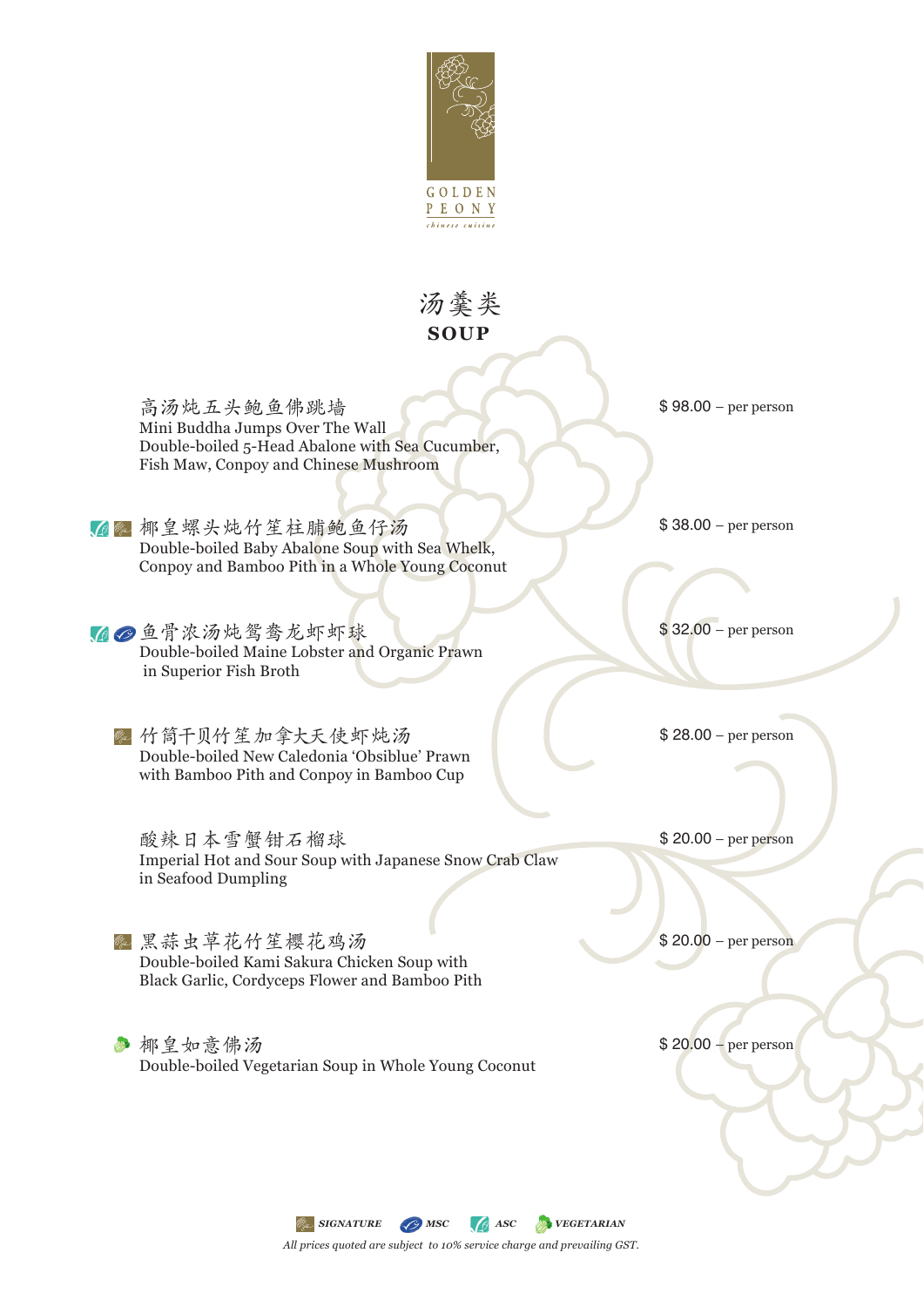

### **ABALONE**  鲍鱼海味类

■ 串烧南非五头鲍鱼佛跳墙配鲜螺头竹笙炖鸡汤 Mini Buddha Jumps Over The Wall Braised '5-Head' Premium South African Abalone, Sea Cucumber, Fish Maw, Whole Conpoy and Chinese Mushroom in Rich Brown Sauce, accompanied with Double-boiled Chicken Soup with Sea Whelk and Bamboo Pith

\$ 108.00 – per person

蚝皇扒二头鲍鱼 Braised '2-Head' Premium Abalone in Oyster Sauce \$ 78.00 – per person

黑松露扣南非五头鲍鱼 Braised '5-Head' Premium South African Abalone with Black Truffle

\$ 58.00 – per person

红烧八头鲍鱼豆腐袋伴冬菇奶白菜 Braised '8-Head' Abalone filled with Beancurd and minced Shrimp served with Chinese Mushroom and Baby Cabbage

\$ 28.00 – per person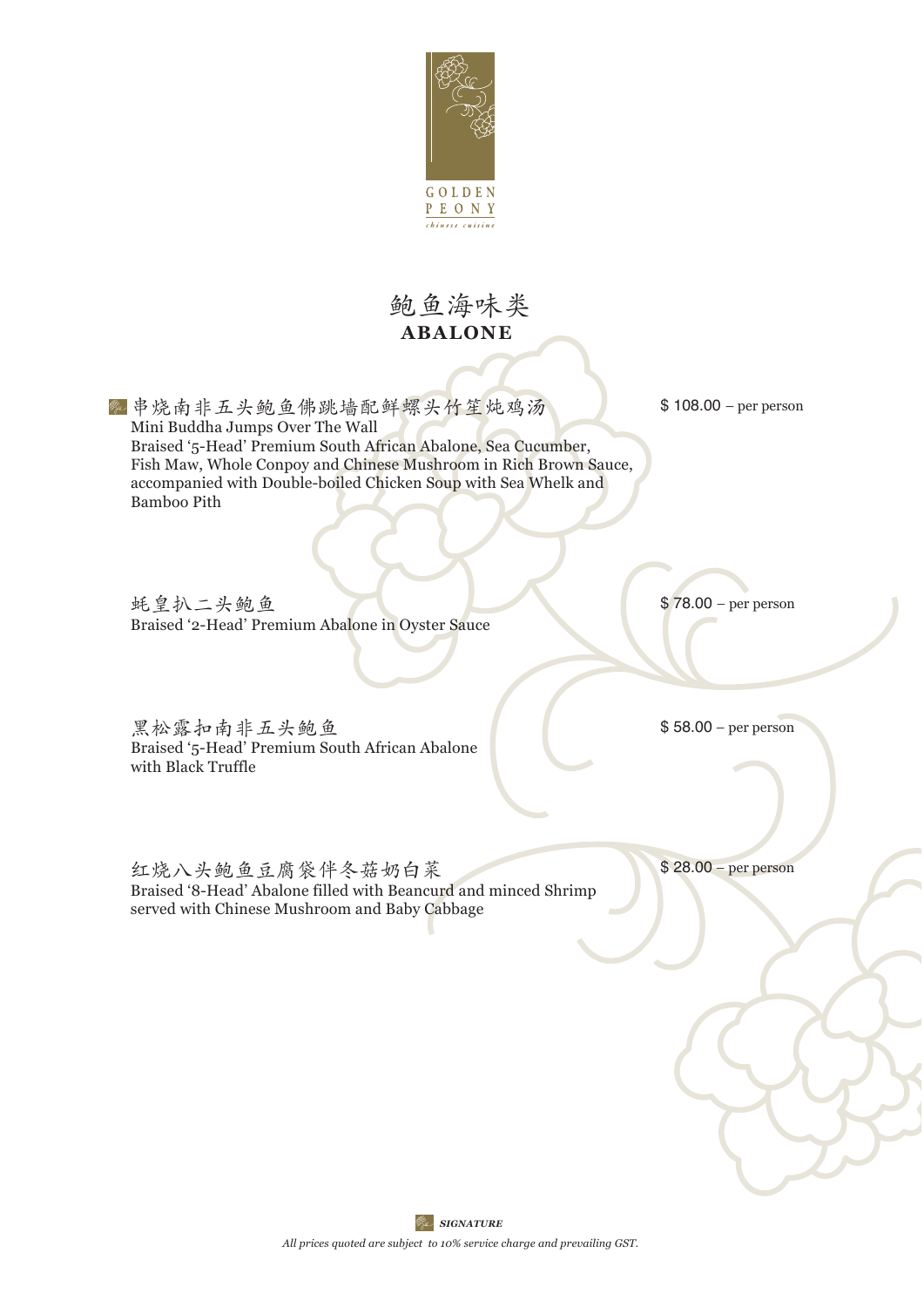

# 游水海鲜 **'LIVE' SEAFOOD**

红斑 Red Grouper

西 曹 Sea Bass

本地龙虾 Local Lobster

东星斑 Star Grouper

笋 壳 Marble Goby ('Soon Hock')

生虾 Live Prawn

#### **Market Price – per 100g**

推介煮法 **Recommended Preparation Method**

港 式 蒸 Steamed in Superior Soy Sauce, 'Hong Kong' Style

潮洲蒸 Steamed with Preserved Vegetable, Tomato, Plum and Beancurd, 'Teochew' Style

蒜香菜脯豆根蒸 Steamed with Minced Garlic, Preserved Turnip and Beancurd Stick

青姜茸蒸 Steamed with Ginger Purée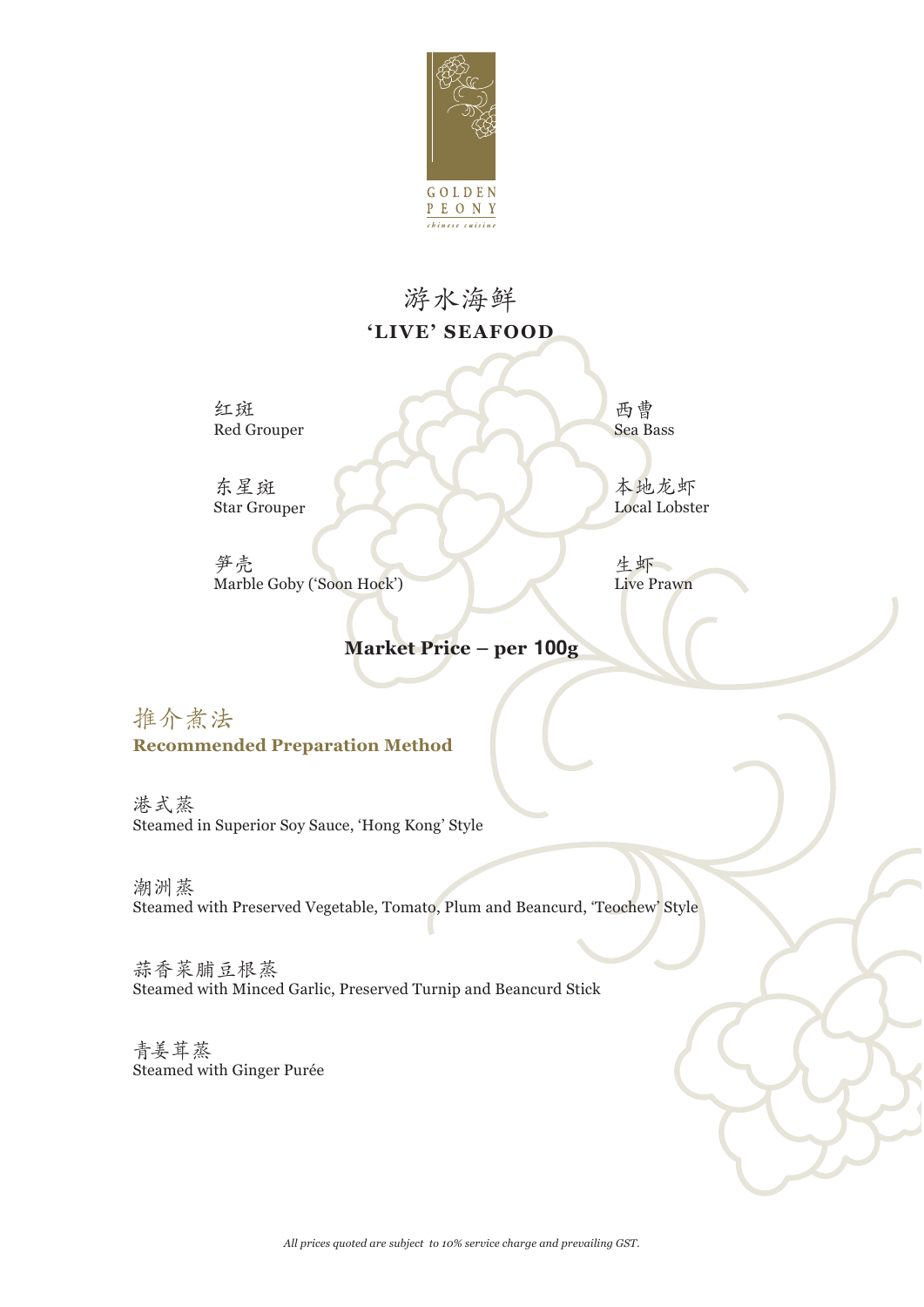

### **SEAFOOD** 海鲜小炒类

红酒焗鲈鱼扒 Baked Canadian Silver Perch with Red Wine Sauce

鱼 子 鲜 果 芥 末 虾 球

\$ 20.00

Golden-fried Black Prawns coated with Wasabi Mayonnaise topped with Fresh Fruit and Fish Roe

粉丝生虾煲 Stewed Fresh Prawn with Glass Noodle in Claypot

海鲜豆腐煲 Braised Scallop, Prawn and Fillet of Grouper with Beancurd in Claypot

X.O酱花枝片带子青龙菜 \$30.00 Sautéed Scallop and Cuttlefish with X.O.Chili, served with Royal Chives

\$ 32.00

\$ 36.00

\$ 28.00

*All prices quoted are subject to 10% service charge and prevailing GST. ASC*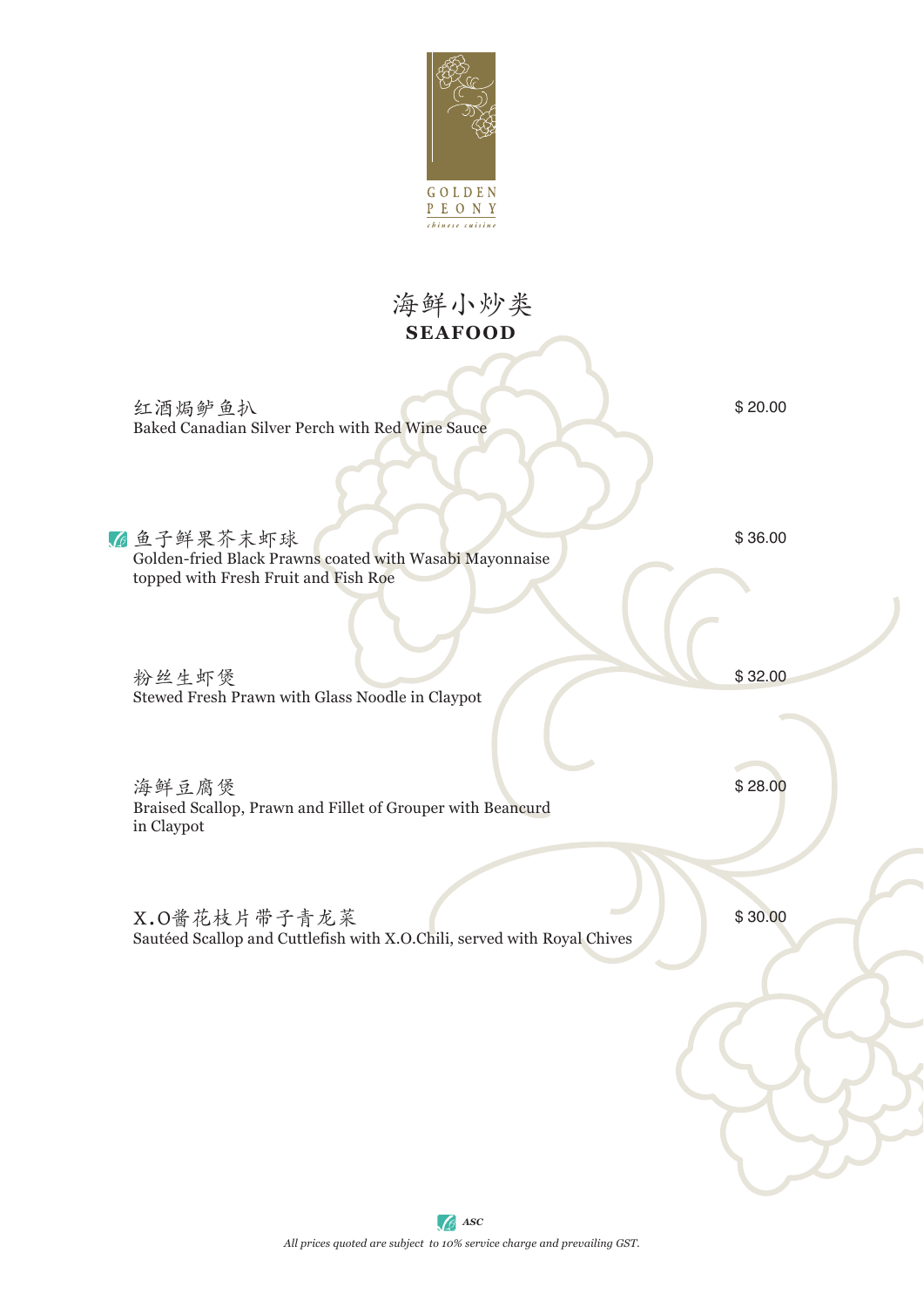

### **POULTRY AND MEAT** 家禽与肉类

潮州卤水美国鸭 Braised Long Island Duck (USA) with Five Spices \$ 40.00 - **half** \$ 80.00 - **whole** 

● 避风塘杏片烧鸡 'Bi Feng Tang' Crispy Chicken topped with Spiced Almond Flakes

\$ 30.00 - **half** \$ 56.00 - **whole** 

南京盐水安心鸡 'Nanjing' Salted Village Chicken \$ 30.00 - **half** \$ 56.00 - **whole** 

法式美国安格斯牛仔粒 Sautéed Angus Tenderloin Cubes (USA) with Black Pepper Sauce \$ 30.00

香芒咕噜肉 Sweet and Sour Pork with Fresh Mango \$ 28.00

*SIGNATURE* 

*All prices quoted are subject to 10% service charge and prevailing GST.*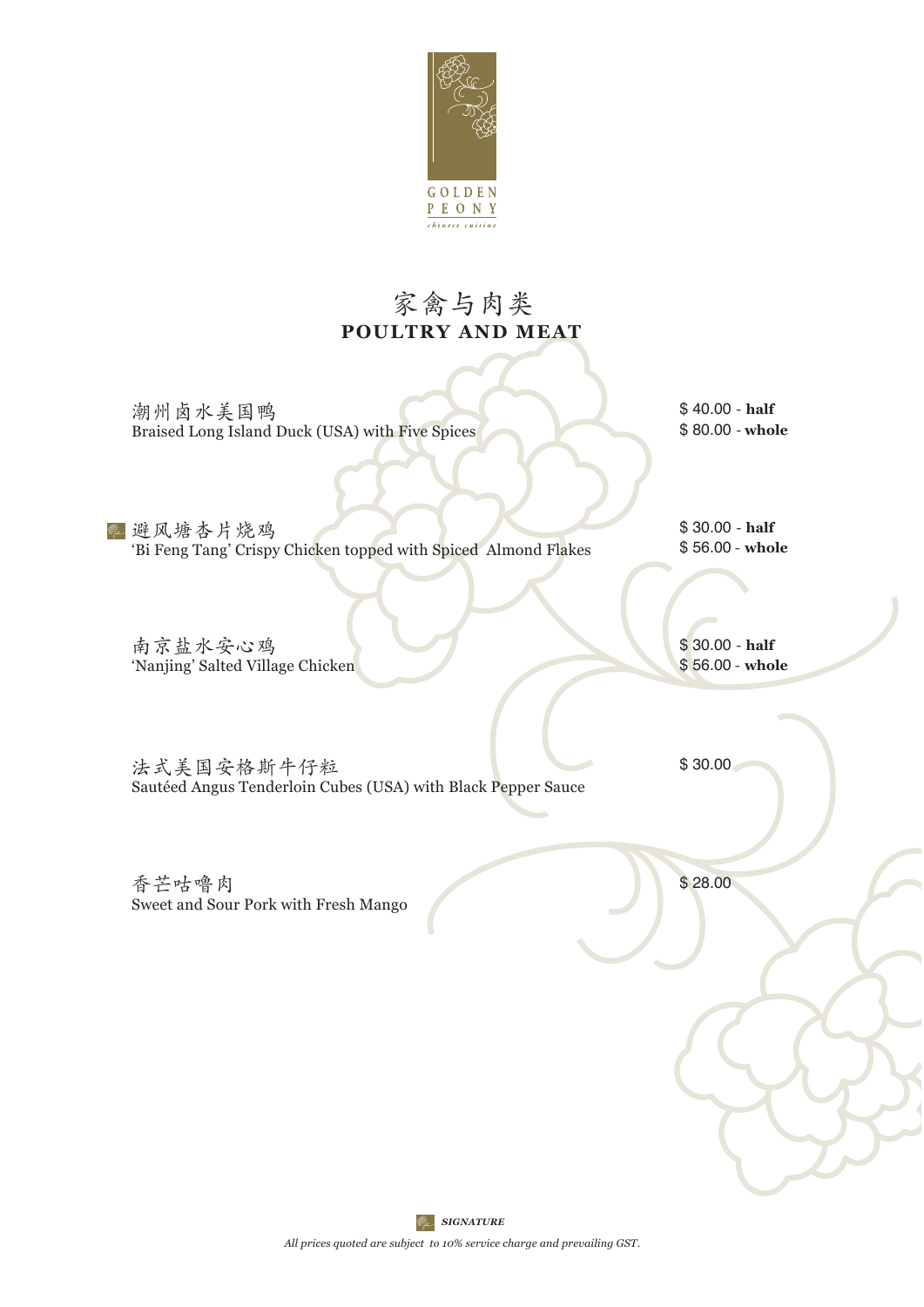

# **VEGETABLES** 豆腐时菜类

| 香港芥兰炒带子鲜菇<br>Stir-fried Hong Kong 'Kai Lan' with Scallop and Fresh Mushroom                           | \$30.00 |
|-------------------------------------------------------------------------------------------------------|---------|
| 三色蛋灼九杞<br>Poached Matrimony Leaves with Assorted Egg in Superior Broth                                | \$22.00 |
| 渔香茄子煲<br>Claypot Eggplant with Minced Pork                                                            | \$28.00 |
| 虾米蒜香四季豆苗<br>Stir-fried French Bean with Dried Shrimp and Garlic                                       | \$22.00 |
| ●田园三丝青龙菜<br>Stir-fried Royal Chives with Bean Sprouts and Capsicum                                    | \$22.00 |
| ●杞子竹笙酿金菇扒奶白菜<br>Braised Chinese Cabbage and Bamboo Pith filled with Golden Mushrooms                  | \$26.00 |
| ●杞子鸡脾菇腐客豆腐伴时蔬<br>Braised Homemade Beancurd, Wolfberries and Wild Mushroom<br>with Seasonal Vegetables | \$26.00 |
|                                                                                                       |         |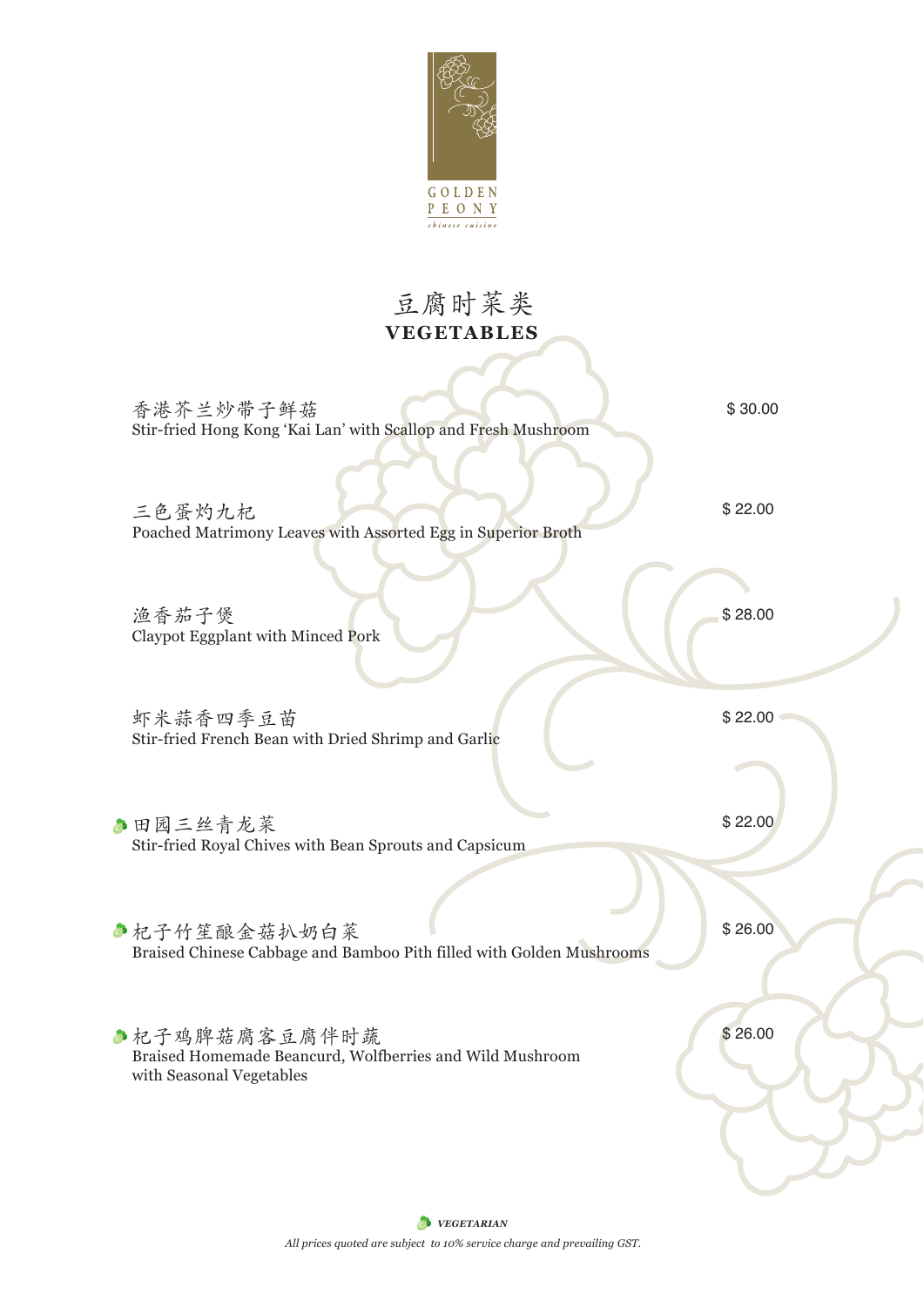

## **RICE AND NOODLE** 粉面饭

| 鸡油花雕鱼肚蟹钳蒸面线<br>Steamed Vermicelli 'Mian Xian' Noodle with Crab Claw and Fish Maw<br>in Chinese Wine Broth      | $$22.00 - per person$ |
|----------------------------------------------------------------------------------------------------------------|-----------------------|
| ◎ 是姜葱滑蛋开边龙虾脆面球<br>Crispy Egg Noodle Ball with Stewed Half Maine Lobster, Ginger,<br>Spring Onion and Egg Gravy | $$35.00 - per person$ |
| 豉油皇大花虾鱼茸面<br>Stir-fried Fish Noodle served with Superior Soy Sauce King Prawn                                  | $$18.00 - per person$ |
| 竹筒百合杞子五谷米饭<br>Fragrant Fried Multigrain Rice with Lily Bulbs and Wolfberries<br>served in Bamboo Cup           | \$12.00               |
| 鱼子鲜蟹肉干贝炒饭<br>Fragrant Fried Rice with Crab Meat, Conpoy and Fish Roe                                           | \$30.00               |
| 虾球带子干炒面线<br>Wok-fried Vermicelli 'Mian Xian' Noodle with Prawn and Scallop                                     | \$28.00               |
| 招牌腊味砂煲饭<br>Signature's Claypot Rice with Chinese Sausage, Liver Sausage,<br>Wax Duck and Wax Meat              | \$50.00               |
|                                                                                                                |                       |

*All prices quoted are subject to 10% service charge and prevailing GST. SIGNATURE MSC* MSC VEGETARIAN